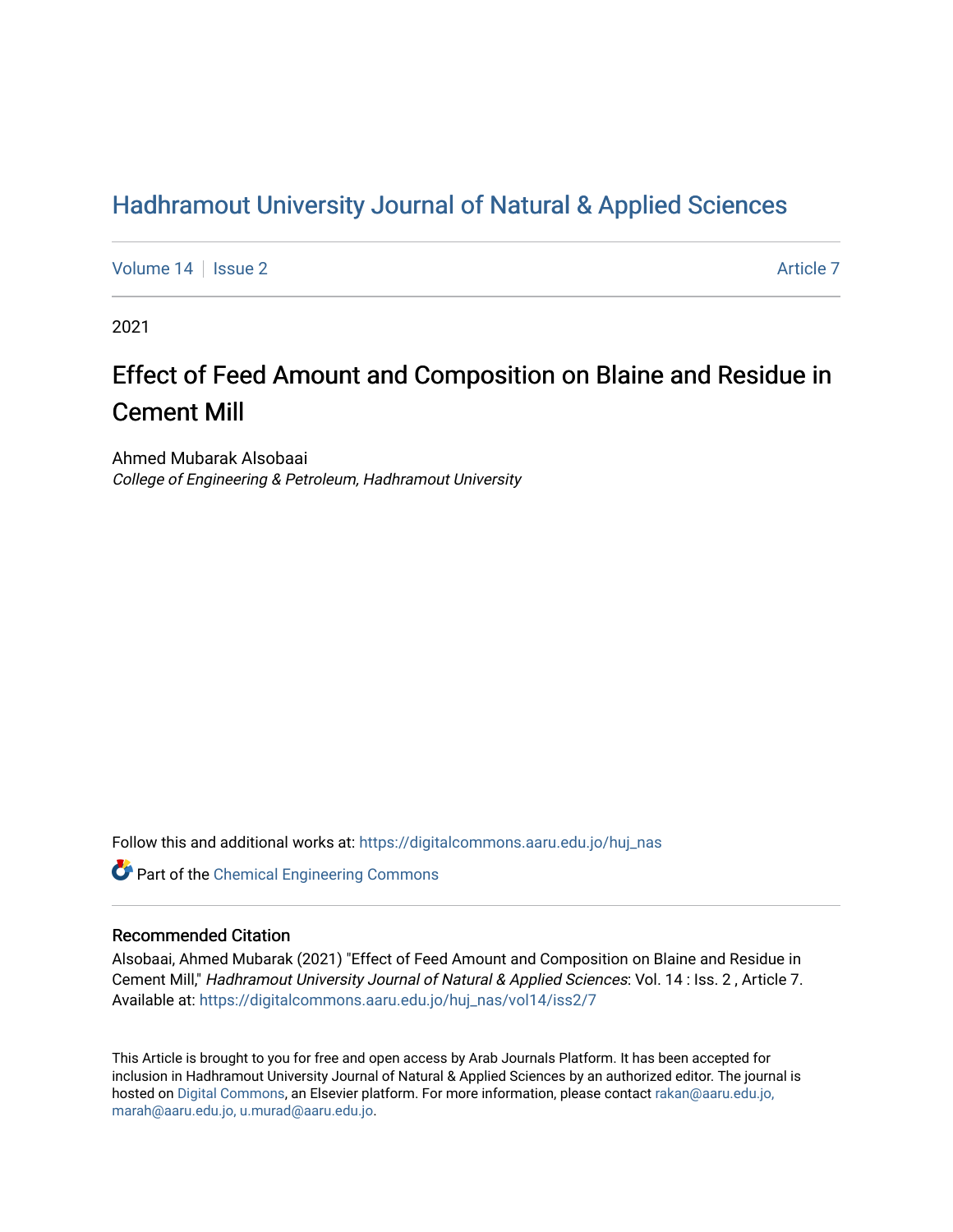# **Effect of Feed Amount and Composition on Blaine and Residue in Cement Mill**

# **Ahmed Mubarak Alsobaai\***

#### **Abstract**

This study investigates the effect of the amount and composition of cement ball mill feed on Blaine fineness and cement residue. The collected data were obtained using a ball mill for grinding clinker and additive materials (pozzolana and gypsum) at different amounts and composition of feed. The fineness of cement was measured as specific surface by air permeability method (Blaine Method) and residue was calculated as cumulated residue on a 45 microns sieve. It was found that the cement residue increased with an increase in the amount and composition of feed while the Blaine fineness decreased. The clinker particles are substantially reduced in size to generate a certain level of fineness as it has a direct influence on such performance characteristics of the final product. This study was initiated to collect significant data to establish the proper fineness and residue cement product.

**Keywords**: Blaine fineness, residue, ball mill, grinding, cement.

#### **Introduction:**

The world cement production has been increasing constantly since the early 1950s, especially in developing countries [1]. Current world consumption of cement is about 1.5 billion tonnes per annum and it is increasing at about 1% per annum [2]. That increase was due to the improvement of the performance and quality of the cement. The main impact that the finish milling has on the cement's performance characteristics is achieved through the fineness properties of the final product [3]. It was showed that the cement performance characteristics depend on its fineness properties, whereas the current cement fineness requirements set the targets for the intensity of clinker reduction [3].

The grinding equipment then produces the required fineness by utilizing various parameters [3]. Lots of research work has been done examining the relationship between the portland cement particle fineness and performance properties of the cement paste such as the hydration kinetics, setting time, and others [4- 10]. To describe this relationship, it is necessary to assign some numerical values to the cement fineness characteristics. Cement Fineness Characteristics Behavior of cement is strongly dependent on the properties of the individual particles, and the size effects become more important as the particles become smaller. The evaluation and precise definition of particle size are not simple tasks [11].

Physical characterization of cement, or any

powder, would be much easier if all the particles were spheres and of the same size. Unfortunately, it is not the case since systems composed of identical particle sizes are extremely rare and the individual characteristics vary from one particle to another. The principal particle characteristic is its size and can be represented as a linear dimension, an area (e.g., surface area), a volume, or a mass [11]. Cement fineness is measured in two different methods the Blaine air permeability and the residue of 45 microns sieve [12]. The Blaine fineness of a cement powder is a single parameter that is meant to characterize the specific surface area and therefore the fineness of cement [13]. The relationships among these different representations depend on particle shape and, in case of mass, density [3]. There is a potential to optimise conventional cement clinker grinding circuits and in the last decade significant progress has been achieved.

This study concentrated on the effects of total grinding feed and composition of the cement fineness Blaine and residue percentage at different feed amount and clinker and pozzolana contents.

# **Methodology:**

#### **Grinding Mill:**

The obtained data were generated using a ball mill shown in Figure 1. The mill was mounted on a milling rig and allows a wide range of mill speeds to be used. Two chamber mills are used for grinding clinker and additive materials (pozzolana and gypsum). They are typically arranged in a circuit with high efficiency separators. They grind materials up to  $6500$  $\text{cm}^2/\text{g}$  according to Blaine. The mill itself is

<sup>\*</sup> Chemical Engineering Department, Faculty of Engineering and Petroleum, Hadhramout University, Mukalla, Yemen. Received on 20/11/2017 and Accepted for Publication on15/1/2018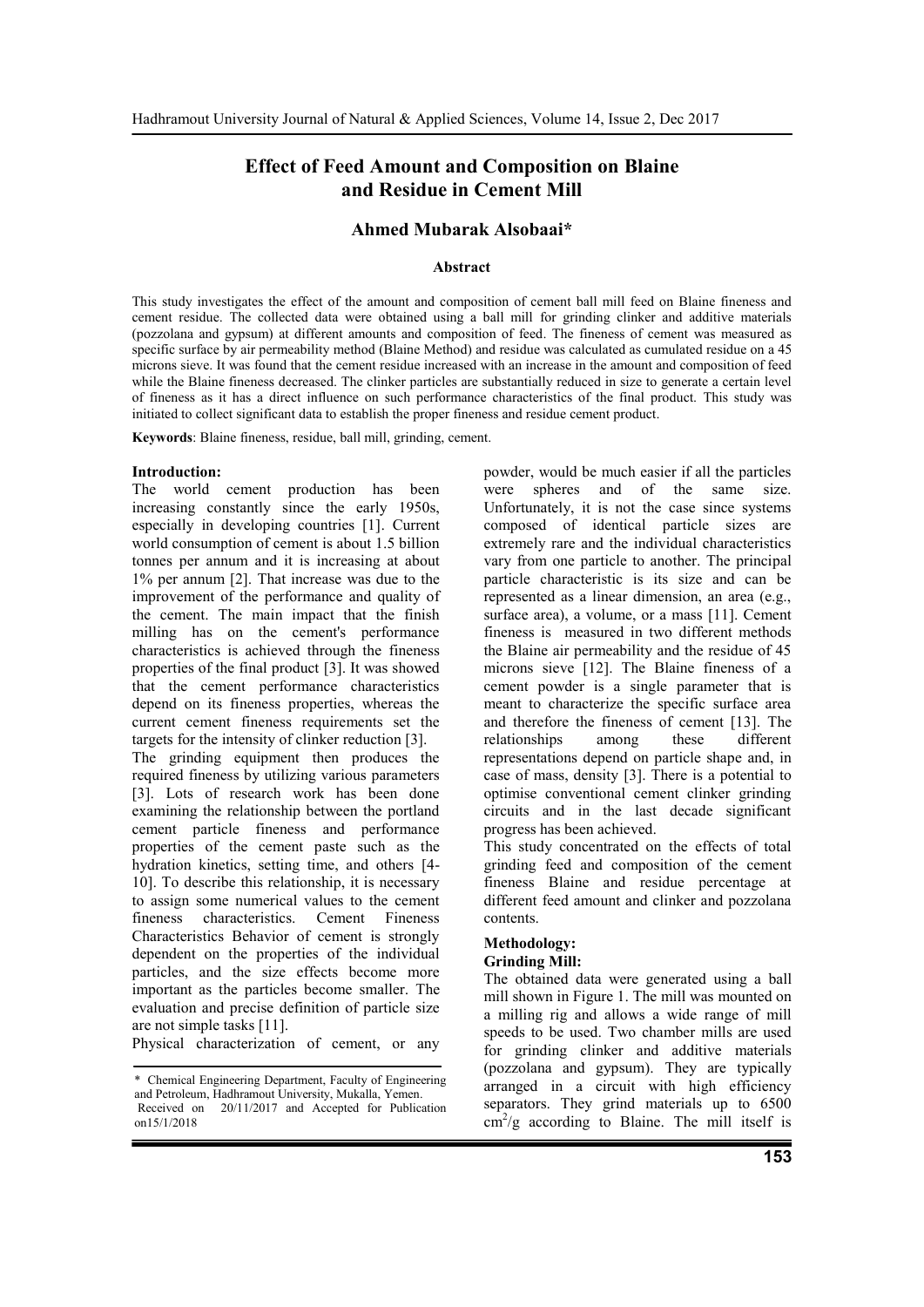equipped with a lifting armoring in the first chamber with larger balls with a high comminuting effect. The second chamber is equipped with classifying armoring using smaller balls to finish grinding. The partition diaphragm is equipped with a controllable material flow so that both chambers maintain an optimum filling ratio. Materials from the second chamber are supplied to a separation circuit via an outlet wall. In case warmer materials are ground, water is sprayed into the second chamber or both chambers.



**Figure 1. Description of grinding process**

# **Air Permeability Method (Blaine Method):**

The Blaine experiment is carried out to check the proper grinding of cement and the apparatus of this experiment is shown in Figure 2. The cement which is produced by an industry is checked for its quality, that either is good for a certain type of construction or doesn't posses that much strength. The fineness of cement is measured as a specific surface. The higher the specific surface is, the finer cement will be. The principle of air permeability method is used in observing the time taken for a fixed quantity of air to flow through compacted cement bed of specified dimension and porosity. Under standardized conditions, the specific surface of cement is proportional to  $\forall$ t where t is the time for given quantity of air to flow through the compacted cement bed. The number and size range of individual pores in the specified bed are determined by the cement particle size distribution which also determined the time for the specified air flow. The method is comparative rather than absolute and therefore a reference sample of known specific surface is required for calibration of the apparatus.

Specific surface (S) is expressed as the total surface area in square meters of all the cement particles in one kilogram of cement:

$$
S = \frac{K}{\rho} \times \frac{\sqrt{e^3}}{(1 - e)} \times \frac{\sqrt{t}}{\sqrt{0.1\eta}} \qquad \qquad [cm^2 \cdot g^{-1}]
$$
  
Eq. (1)

Where: e is porosity of the bed, t the measured time [s],  $\rho$  density of cement [g/cm<sup>3</sup>],  $\eta$  the viscosity of air at the test temperature and K is the apparatus constant determinate by measuring permeability of reference cement of known specific surface. The procedure is repeated three times for three samples of cement bed and the mean of the three values of K is the constant K for the apparatus. For each sample constant K is calculated as in the following formula:

$$
K = S_0 \times \rho_0 \times \frac{(1 - e)}{\sqrt{e^3}} \times \frac{\sqrt{0, \eta_0}}{\sqrt{t_0}} \Big|_{Eq. (2)}
$$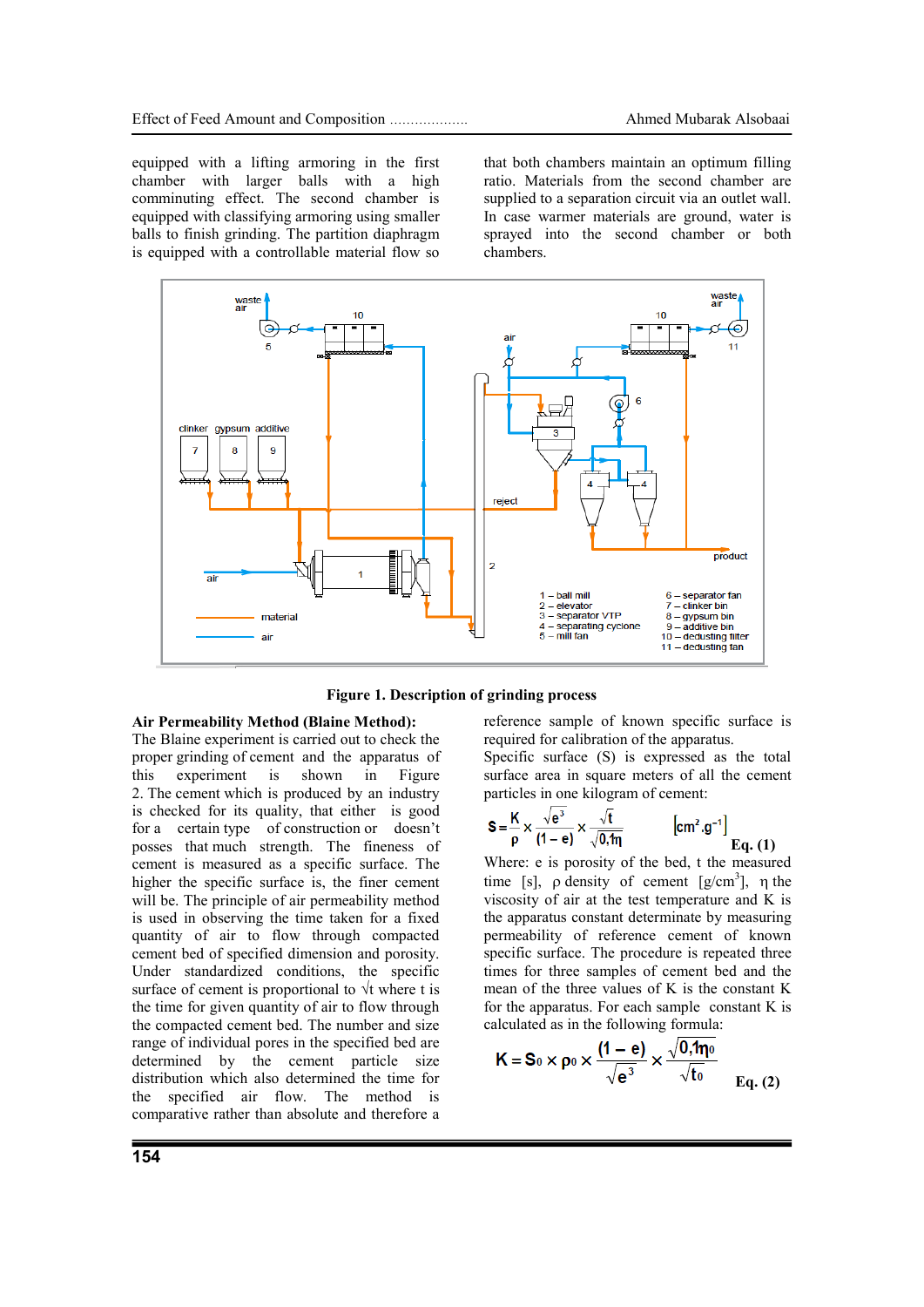

**Figure 2. Blaine experiment apparatus**

#### **Residue Determination:**

The cement residue was calculated as cumulated residue on a 45 microns sieve. One gram of the cement is first placed on a clean, dry 45 microns sieve and thoroughly wet with a gentle stream of water. Then, the spray nozzle is adjusted to produce a certain pressure, and the sieve containing the sample is washed with the jet of water in a circular motion for 1 minute. After this, the sieve and the residue are dried in an oven or over a hot plate. The residue is then brushed off of the sieve, weighed, and the amount of the material above 45 microns sieve is reported as a cumulative residue of the cement sample.

#### **Results and Discussion:**

The results of Blaine fineness of cement measured as specific surface at different amounts of clinker and pozzolana in feed are presented in Tables 1 and 2, respectively. Specific surface is expressed as the total surface area in square meters of all the cement particles in one kilogram

of cement and calculated by Equation (1). The higher the specific surface is, the finer cement will be. The fine particles help in increasing the strength of cement. As shown in Tables 1 and 2, when the feed amount increases the Blaine fineness decreased due to a drop in grinding efficiency. Also, it was clearly found that there is a slight effect of composition on fineness. The grinding of feed with different clinker content (Table 1) has less efficiency than grinding of feed with different pozzolana content (Table 2), therefore less fineness. Pozzolana is siliceous materials which themselves are not cementitious. They contain constituents which in the presence of water form compounds that have a low solubility and possess cementing properties. Fineness or particle size of cement affects hydration rate and thus the rate of strength gain. The smaller the particle size is, the greater the surface area-to-volume ratio, and thus, the more area is available for water-cement interaction per unit volume.

| <b>Clinker</b><br>t/h | Gypsum<br>t/h | Pozzolana<br>t/h | <b>Total Feed</b><br>t/h | <b>Blaine</b><br>$\text{cm}^2/\text{g}$ |
|-----------------------|---------------|------------------|--------------------------|-----------------------------------------|
| 63                    |               |                  |                          | 3990                                    |
| 66                    |               |                  |                          | 3986                                    |
| 69                    |               |                  |                          | 3967                                    |
|                       |               |                  |                          | 3943                                    |
|                       |               |                  |                          | 3915                                    |
|                       |               |                  |                          | 3865                                    |

**Table 1: Blaine fineness of cement as a function of amounts of total feed and clinker**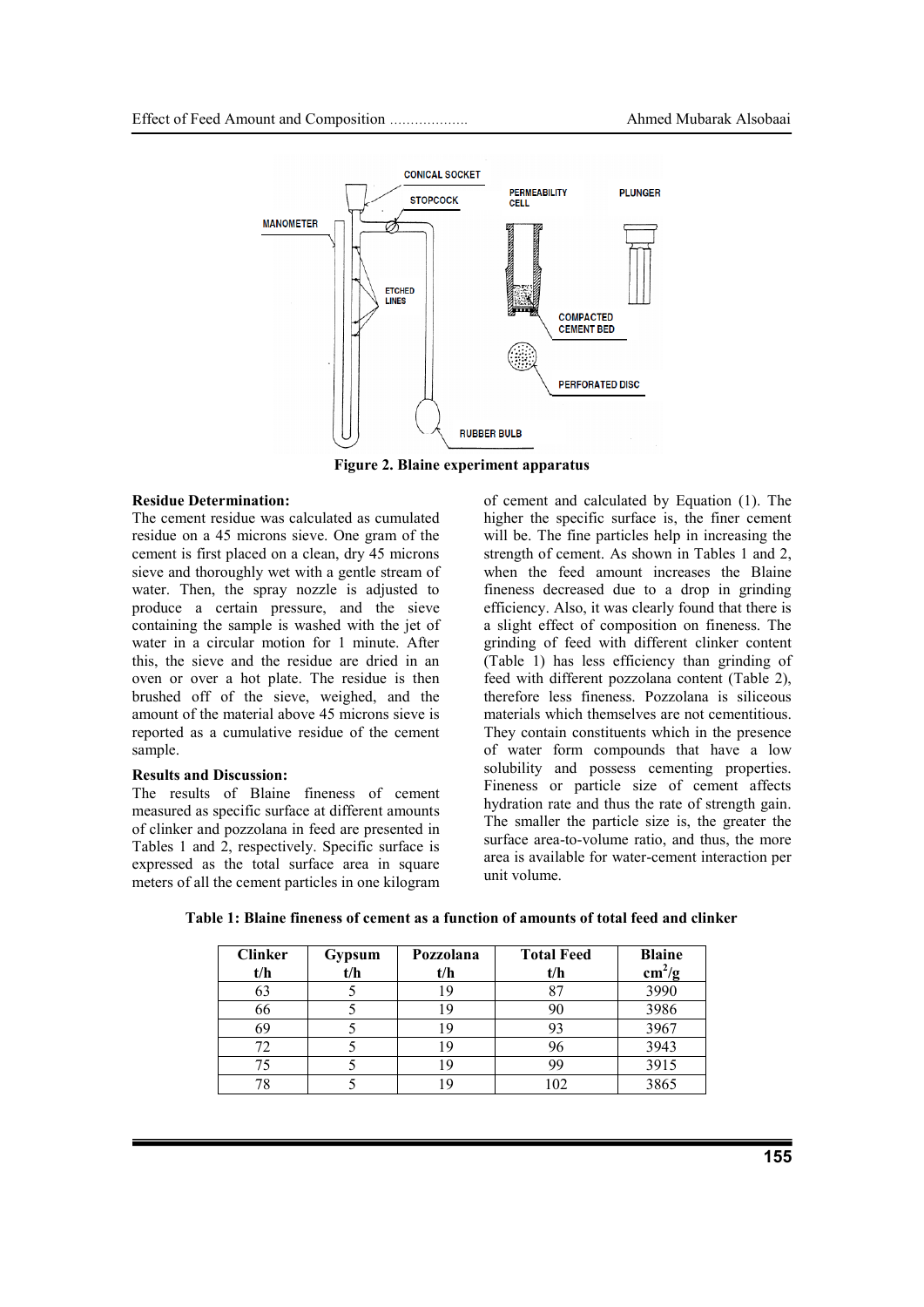| <b>Clinker</b><br>t/h | Gypsum<br>t/h | Pozzolana<br>t/h | <b>Total Feed</b><br>t/h | <b>Blaine</b><br>$\text{cm}^2/\text{g}$ |
|-----------------------|---------------|------------------|--------------------------|-----------------------------------------|
| 72                    |               | 16               |                          | 3958                                    |
|                       |               |                  |                          | 3935                                    |
|                       |               | 22               | 99                       | 3924                                    |
|                       |               | 25               | 102                      | 3912                                    |
|                       |               | 28               | 105                      | 3907                                    |
|                       |               |                  | 108                      |                                         |

**Table 2: Blaine fineness of cement as a function of amounts of total feed and pozzolana**

The residue was calculated as cumulated residue on a 45 microns sieve at different amounts of clinker and pozzolana in feed. the obtained results are presented in Tables 3 and 4, respectively. It was clearly shown that the cement residue increased with the increase in the amount of feed. This is expected because the large amount of feed leads to low grinding efficiency. Therefore the roughness of cement is increased. Also, it was observed that the effect of feed composition on residue percent is slightly different between clinker and pozzolana contents. The grinding of feed with different clinker content (Table 3) has high residue percent than grinding of feed with same pozzolana content (Table 4).

| Table 3: Residue of cement as a function of amounts of total feed and clinker |  |  |
|-------------------------------------------------------------------------------|--|--|
|-------------------------------------------------------------------------------|--|--|

| <b>Clinker</b> | Gypsum | Pozzolana | <b>Total Feed</b> | <b>Residue</b> |
|----------------|--------|-----------|-------------------|----------------|
| t/h            | t/h    | t/h       | t/h               | $\frac{6}{6}$  |
|                |        |           |                   | 0.37           |
| 66             |        |           | 90                | 0.39           |
| 69             |        |           | 93                | 0.41           |
|                |        |           | 96                | 0.45           |
|                |        |           | 99                | 0.49           |
|                |        |           | 102               | 0.54           |

|  | Table 4: Residue of cement as a function of amounts of total feed and pozzolana |  |  |
|--|---------------------------------------------------------------------------------|--|--|
|  |                                                                                 |  |  |

| <b>Clinker</b><br>t/h | Gypsum<br>t/h | Pozzolana<br>t/h | <b>Total Feed</b><br>t/h | <b>Residue</b><br>$\frac{6}{6}$ |
|-----------------------|---------------|------------------|--------------------------|---------------------------------|
| 77                    |               | 16               | 93                       | 0.42                            |
|                       |               |                  | 96                       | 0.45                            |
|                       |               | 22               | 99                       | 0.48                            |
|                       |               | 25               | 102                      | 0.50                            |
|                       |               | 28               | 105                      | 0.52                            |
|                       |               |                  | 108                      | 0.53                            |

The relationship between Blaine fineness and the residue on a 45 microns sieve at different amounts of clinker and pozzolana is shown in Figures 3 and 4, respectively. When the Blaine increases, the residue decreases. On the contrary, if the Blaine decreases, the residue on a given screen increases. The slope of the line on the clinker graph is more vertical compared to pozzolana graph. This means that the pozzolana improved grinding efficiency and properties of cement and then decreased the cost.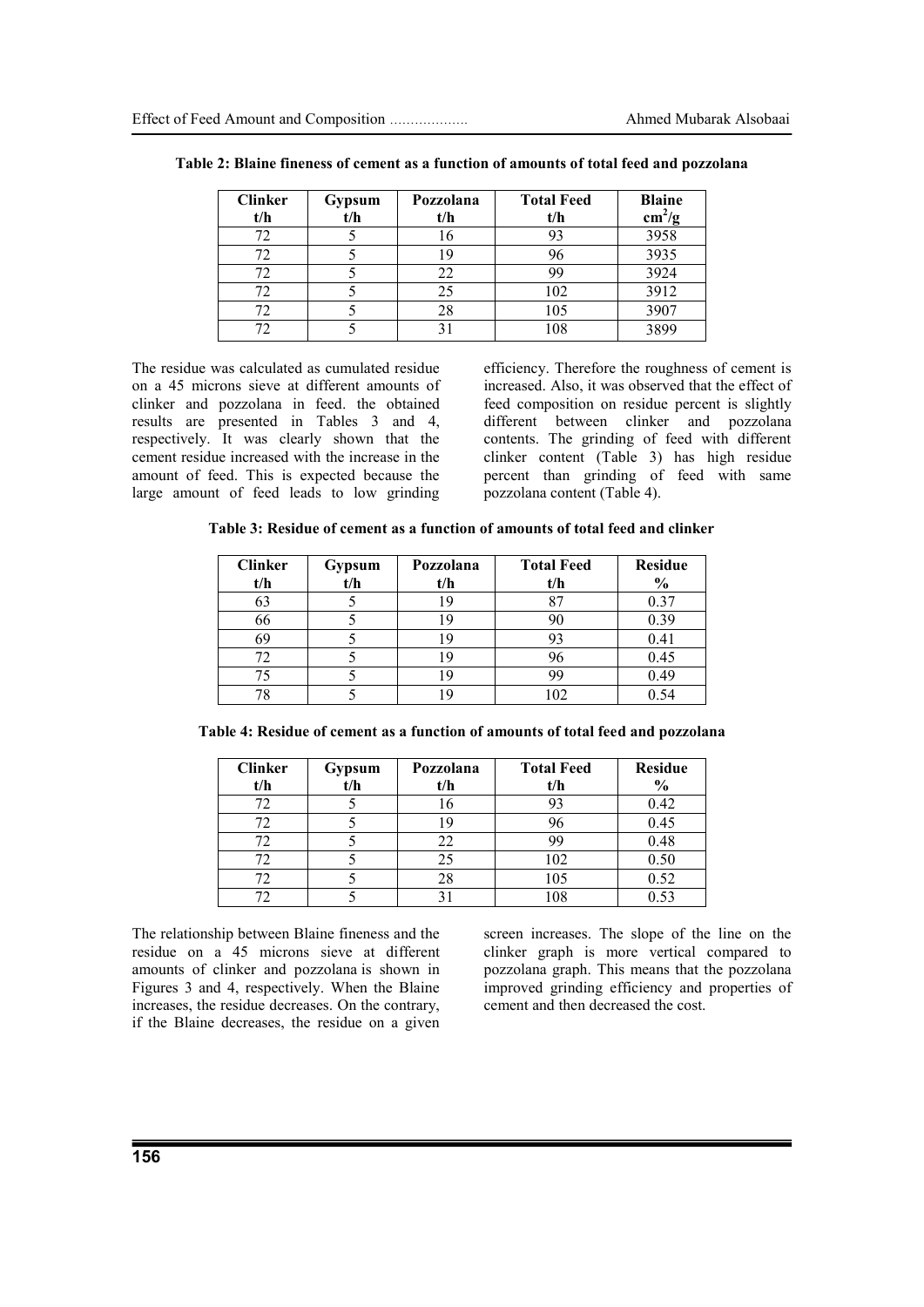

**Figure 3: Blaine Versus Residue at different clinker amuonts**



**Figure 4: Blaine Versus Residue at different pozzolana amuonts**

#### **Conclusions:**

From the results of this work, the following conclusions are drawn:

 The cement Blaine fineness decreased with the increase in the amount of feed while residue increased due to a drop in grinding efficiency.

• The grinding of feed with different clinker content has less efficiency than grinding of feed with same pozzolana content. This is because the pozzolana is easier to grind and it improves efficiency and properties of cement.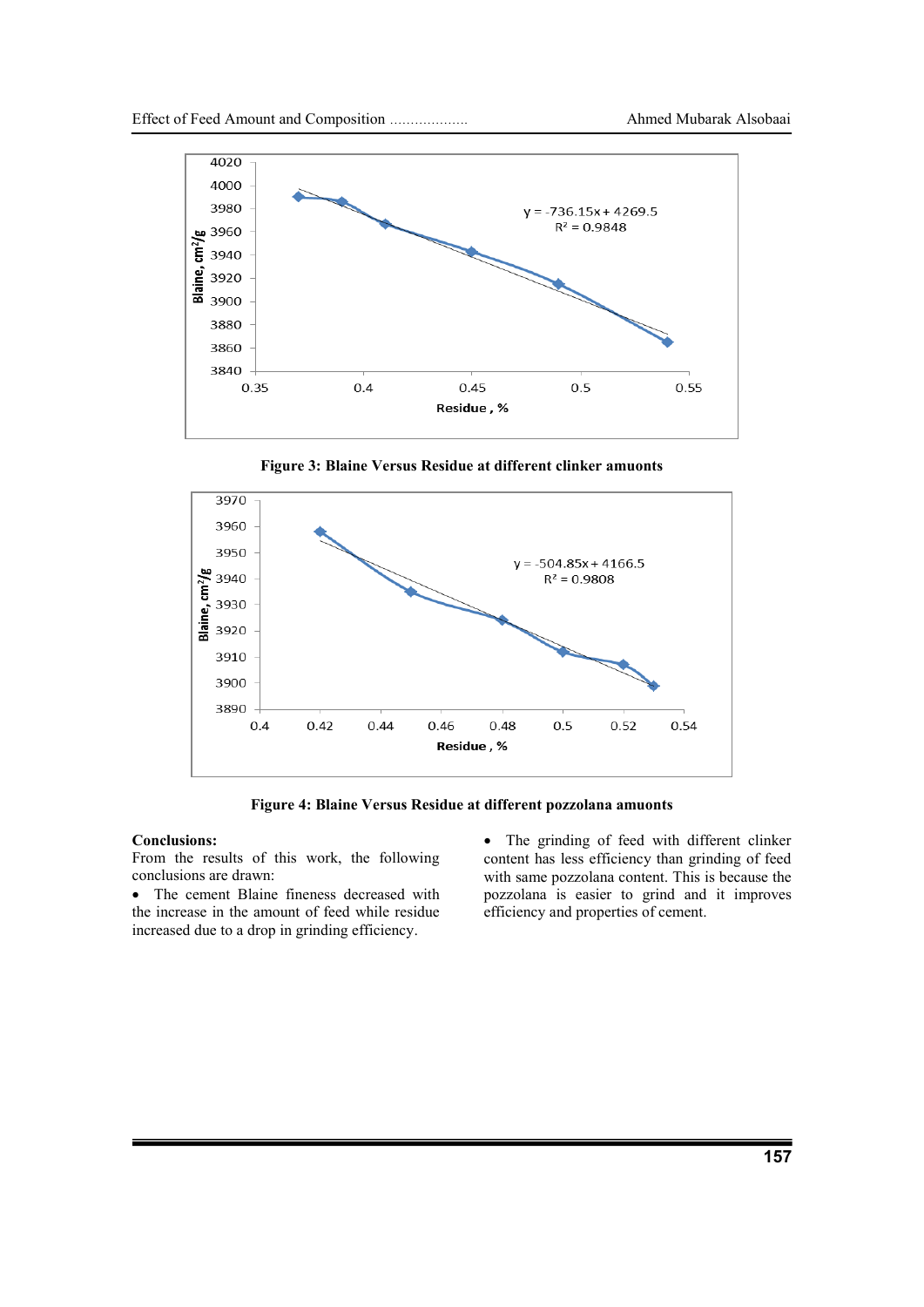#### **References:**

- 1- ASTM (2003). Standard Test Method for Fineness of Hydraulic Cement by Air Permeability Apparatus. ASTM C204-00 Volume: 04.01, USA.
- 2- Bentz D P, Sant G, Weiss J (2008). Early Age properties of Cement-Based Materials: I. Influence of Cement Fineness. ASCE Journal of Materials in Civil Engineering 20 (7), p. 502-508.
- 3- Cachova M, Koatkova J, Koatkova D, Vejmelkova E, Bartonkova E, Cerny R (2016). Hygric Properties of Lime-cement Plasters with the Addition of a Pozzolana. Procedia Engineering 151, Pages 127-132.
- 4- Egbe EAP (2013). Effects of Ball Milling Conditions on Breakage Response of Baban Tsauni (Nigeria) Lead-Gold Ore. Journal of Mechanical and Civil Engineering 6, Issue 3, 82-86.
- 5- Faure A, Smith A, Coudray C, Anger B, Colina H, Moulin I, Thery F (2017). Ability of Two Dam Fine-Grained Sediments to be Used in Cement Industry as Raw Material for Clinker Production and as Pozzolanic Additional Constituent of Portland-Composite Cement. Waste Biomass Valor 8:2141–2163.
- 6- Fuerstenau MC, Han KN (2003). Principles of Mineral Processing. Society for Mining, Metallurgy, and Exploration, Englewood, Colorado, USA.
- 7- Ferraris C, Garboczi E (2013). Identifying improved standardized tests for measuring cement particle size and surface area. Transportation Research Record: Journal of the Transportation Research Board, 2342, 10-16.
- 8- Jankovic A, Valery W (2004). Cement Grinding Optimization. Metso Minerals Process Technology, Asia-Pacific, Brisbane, Australia.
- 9- Juenger M C G , Winnefeld F, Provis J L , Ideker J H (2011). Advances in Alternative Cementitious Binders. Cement and Concrete Research 41 (12), p. 1232-1243.
- 10- Klemczak B, Batog M (2016). Heat of hydration of low clinker cements. Journal of Therm Anal Calorim 123:1361–1369.
- 11- Mejeoumov GG (2007). Improved Cement Quality and Grinding Efficiency by Means of Closed Mill Circuit Modeling. Ph.D. Dissertation, Texas A and M University, USA.
- 12- Poole T (2009). Predicting 7-Day Heat of Hydration of Hydraulic Cement from Standard Test properties. Journal of the ASTM International, 6 (6), p. 10.
- 13- Pulselli RM, Simoncini E, Ridolfi R, Bastianoni S (2008). Specific emergy of cement and concrete: An energy-based appraisal of building materials and their transport International Journal Ecolo. Indic. 8, 647.